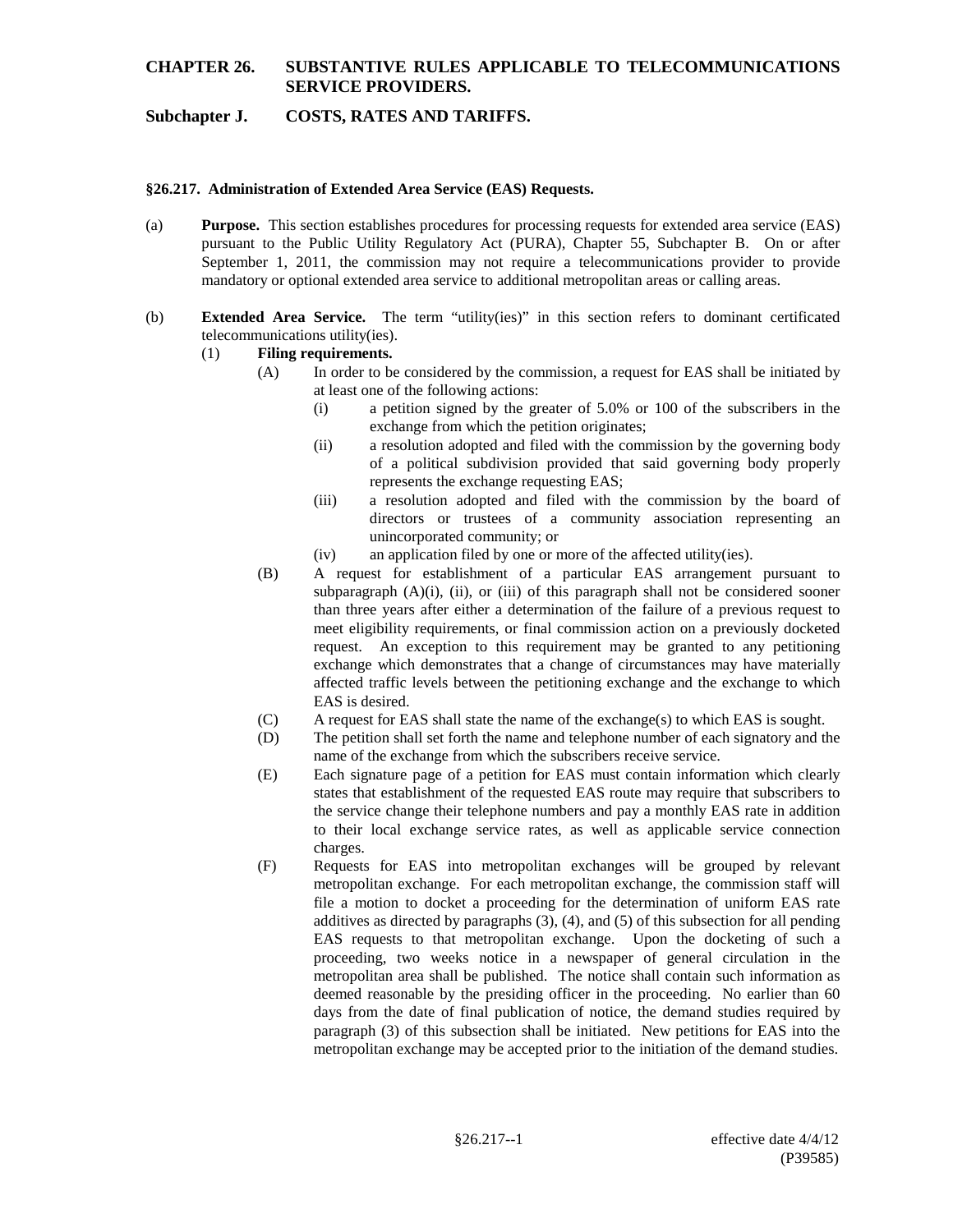### **Subchapter J. COSTS, RATES AND TARIFFS.**

- (2) **Community of interest**.
	- (A) Upon receipt of a proper filing under the provisions set out in paragraph (1) of this subsection, the utility(ies) involved will be directed by the commission staff to initiate appropriate calling usage studies. Within 90 days of receipt of such direction, the utility(ies) shall provide the results of such studies to the commission staff and to a representative of the petitioning exchange(s). The message distribution and revenue distribution detail from the studies shall be considered proprietary unless the parties agree otherwise and shall not be released for use outside the context of the commission's proceedings. The data to be provided shall be based upon a minimum 60 day study of representative calling patterns, shall be in such form, detail, and content as the commission staff may reasonably require and shall include at least the following information:
		- (i) for business customers and residential customers and for the combined total, the number of messages and either minutes-of-use or billed toll revenues per customer account per month, in each direction over the route being studied;
		- (ii) a detailed analysis of the distribution of calling usage among subscribers, in each direction over the route being studied, showing the number of subscriber accounts placing zero calls, one call, etc., through ten calls, the number of subscriber accounts placing between 11 and 20 calls, the number placing between 21 and 50 calls, and the number of subscriber accounts placing more than 50 calls, per month;
		- (iii) data showing, by class of service, the number of subscriber accounts in service for each of the exchanges being studied;
		- (iv) the distance between rate centers, and the average revenue per message for the calls during the study period;
		- (v) the number of foreign exchange (FX) lines in service over each route and the estimated average calling volumes on these lines expressed as messages per month;
		- (vi) a listing of known interexchange carriers providing service between the petitioning exchange and the exchange(s) to which EAS is desired.
	- (B) A community of interest between exchanges shall be considered to exist from one exchange to the other when:
		- (i) there is an average (arithmetic mean) of no less than ten calls per subscriber account per month from one exchange to the other, and
		- (ii) no less than two thirds of the subscribers' accounts place at least five calls per month from one exchange to the other.
	- (C) A request for EAS shall be assigned a project number and notice shall be provided, pursuant to paragraph (7) of this subsection, when a community of interest is found to exist as described in subparagraph (B) of this paragraph:
		- (i) on a bilateral basis between exchanges, or
		- (ii) on a unilateral basis from the petitioning exchange to the other exchange.
	- (D) The project shall be established as a formal docket upon the motion of the commission staff.
	- (E) Following the docketing of a request, a prehearing conference shall be scheduled to establish the exchange(s) to which EAS is sought, and to report any agreements reached by the parties. The utility(ies) involved shall conduct appropriate demand and costing analyses according to paragraphs (3) and (4) of this subsection.
- (3) **Demand analysis.**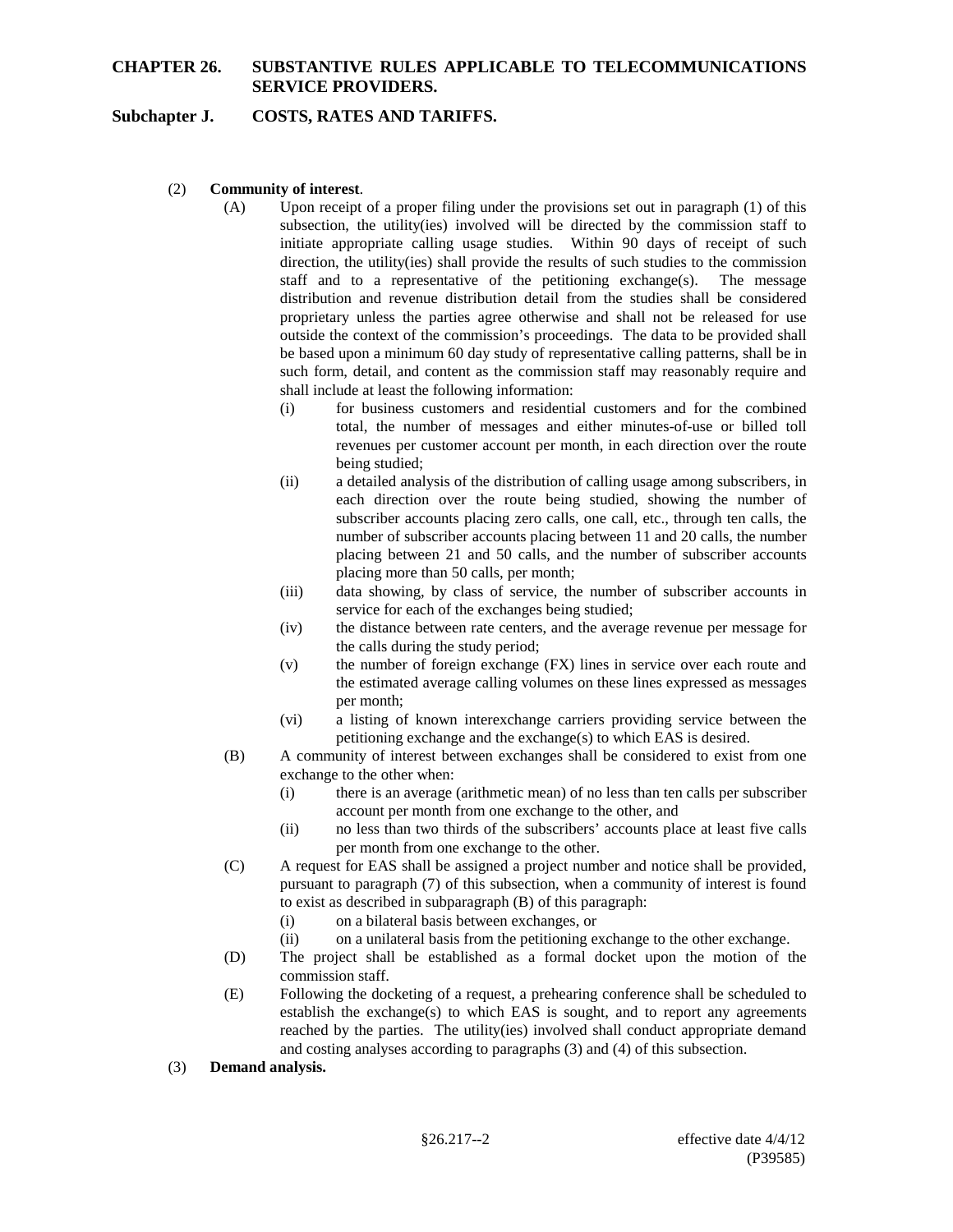## **Subchapter J. COSTS, RATES AND TARIFFS.**

- (A) The utility(ies) involved shall conduct analyses of anticipated demand for the requested EAS. The data shall be in such form, detail, and content as the commission staff may reasonably require and shall include, at a minimum, the following information:
	- (i) the number of subscribers who are expected to take the requested service at the estimated rates recommended pursuant to paragraph (5) of this subsection and the associated probability of that level of subscribership;
	- (ii) how call traffic within the requested extended area is expected to change given the rates and subscribership under clause (i) of this subparagraph; and
	- (iii) the total volume of traffic upon which to base the anticipated switching and trunking requirements resulting from clauses (i) and (ii) of this subparagraph.
- (B) Unless the utility(ies) demonstrates good cause to expand the time schedule, the utility(ies) shall provide to the commission staff and to other parties to the proceeding, no later than 120 days after the prehearing conference, the results of these analyses, together with supporting schedules and detailed documentation needed to understand and verify the study results.

#### (4) **Determination of costs.**

- (A) The utility(ies) involved shall conduct studies necessary to determine the changes in costs and revenues which may reasonably be expected to result from establishment of the requested EAS. These studies shall consider and develop the long run incremental costs as follows:
	- (i) switching and trunking costs associated with existing toll traffic which converts to EAS traffic plus the costs of switching and trunking required to handle the additional traffic as determined in paragraph  $(3)(A)(ii)$  of this subsection;
	- (ii) the increases and decreases in expenses resulting from the new service and the net effect on operating expenses; and
	- (iii) direct costs incurred by the utility(ies) in conducting demand analyses in compliance with paragraph (3) of this subsection.
- (B) The utility(ies) may analyze the effect on toll revenues in order to present evidence on the overall revenue effects of providing the requested EAS. Revenue effects supported by such evidence, if presented, may be included in the EAS rate additives specified in paragraph  $(5)(D)$  of this subsection.
- (C) The utility(ies) shall file with the commission's Filing Clerk and serve copies on commission staff and other parties to the proceeding the results of these studies, together with supporting schedules and detailed documentation needed to understand and verify the study results according to the following schedule, unless the utility(ies) can demonstrate that good cause exists to expand the time schedule for a particular study:
	- (i) incremental costs identified in this paragraph shall be filed no later than 90 days from the filing of the results of the demand analysis conducted pursuant to paragraph (3) of this subsection; and
	- (ii) toll revenue effects, if analyzed pursuant to subparagraph (B) of this paragraph, shall be filed no later than 90 days from the filing of the results of the incremental costs, pursuant to clause (i) of this subparagraph.

### (5) **EAS rate additives.**

(A) Coincident with the filing of cost study results, or coincident with the toll revenue effect results, if filed, the utility(ies) shall file recommendations for proposed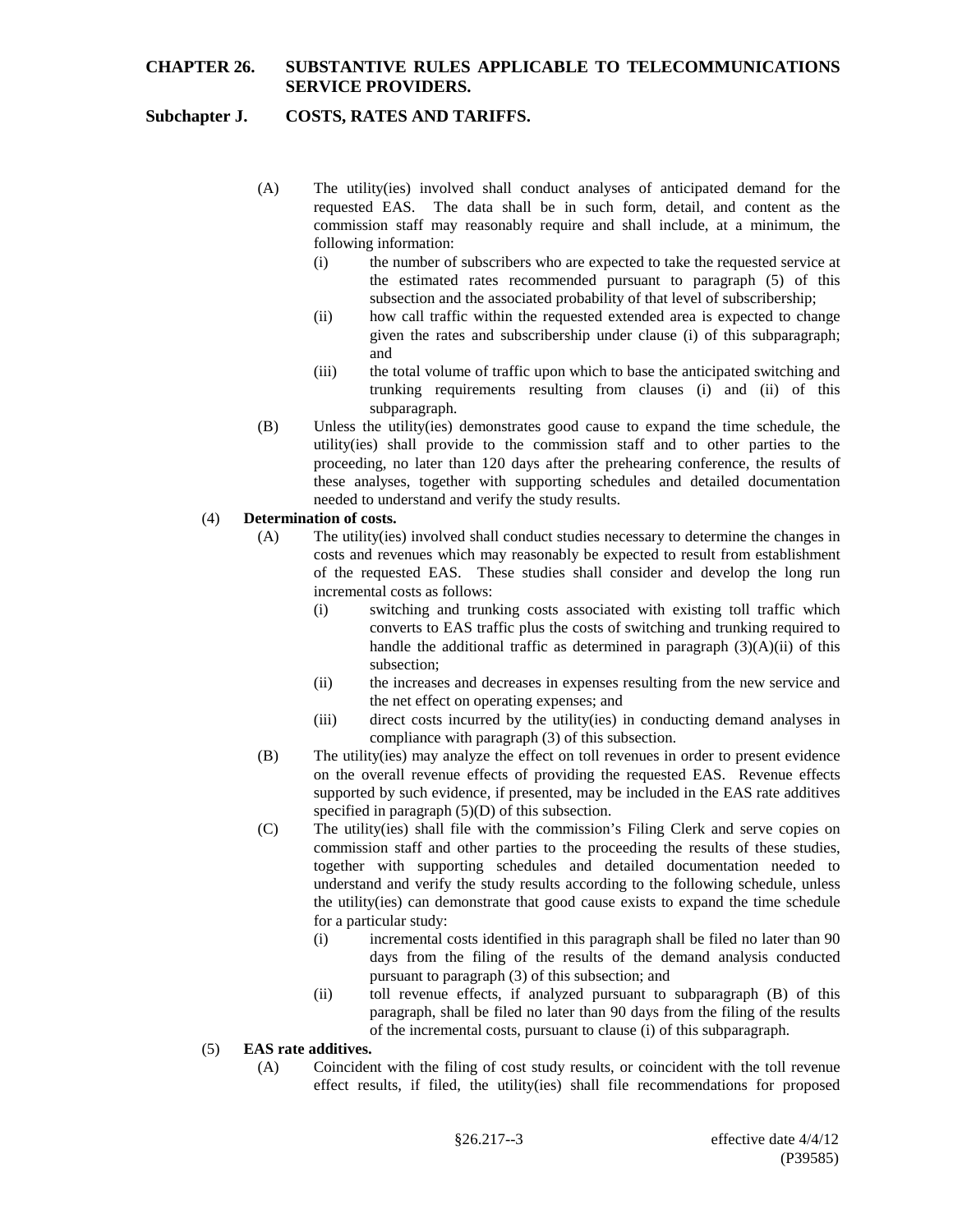### **Subchapter J. COSTS, RATES AND TARIFFS.**

incremental rate additives, by class of service, necessary to support the cost of the added service, as well as to support the toll revenue effect, if such effect is filed.

- (i) EAS rate additives to be assessed on EAS subscribers in the petitioning exchange(s) are to recover the incremental cost of providing the service according to paragraph  $(4)(A)$  of this subsection plus 10% of the incremental cost.
- (ii) The rate additives to be assessed on subscribers in the metropolitan exchange for which EAS has been requested are to recover revenues determined by the following formula: net lost toll multiplied by percent outbound toll and multiplied by the estimated EAS take rate. The terms in the formula are defined as follows:
	- (I) net lost toll lost toll revenue calculated according to paragraph (4)(B) of this subsection less the revenue recovered through the EAS rate additive identified in clause (i) of this subparagraph;
	- (II) percent outbound toll this factor is calculated by dividing toll minutes of use originating in the metropolitan exchange and terminating in the petitioning exchanges by the total number of toll minutes of use between the metropolitan exchange and the petitioning exchange(s); and
	- (III) estimated EAS take rate the estimated number of EAS subscribers in the petitioning exchanges divided by the total number of subscribers in the petitioning exchange(s).
- (B) Service connection charges will be applicable.
- (C) A non-recurring charge to defray the direct incremental costs of the demand analyses identified in paragraph  $(4)(A)(iii)$  of this subsection shall be charged to subscribers who order the service within 12 months from the time it is first offered. The non-recurring charge shall not exceed \$5.00 per access line.
- (D) The EAS rate additive to be used in the affected exchange(s) must meet the following standards.
	- (i) No increase in rates shall be incurred by the subscribers of non-benefiting exchanges, that is, by subscribers whose calling scopes are not affected by the requested EAS service.
	- (ii) If the petitioning exchange demonstrated a unilateral but not a bilateral community of interest through the requirements of paragraph  $(2)(C)(ii)$  of this subsection, the EAS arrangements shall be priced using those rate increments designed to recover the added costs for each route, plus the toll revenue effect, if reasonably substantiated. The total increment chargeable to subscribers within an exchange shall be the sum of the increments of all new EAS routes established for that exchange.
	- (iii) If the petitioning exchange demonstrated a bilateral community of interest through the requirements of paragraph  $(2)(C)(i)$  of this subsection and requested that the costs be borne on a bilateral basis, the additional cost for the new EAS route shall be divided between the two participating exchanges according to the ratio of calling volumes between the two exchanges.
	- (iv) In establishing a flat rate EAS increment, all classes of customer access line rates within each exchange shall be increased by equal percentages.

#### (6) **Subscription threshold.**

(A) A threshold demand level shall be established by the commission's order in the docketed proceeding prior to the design or construction of facilities for the service.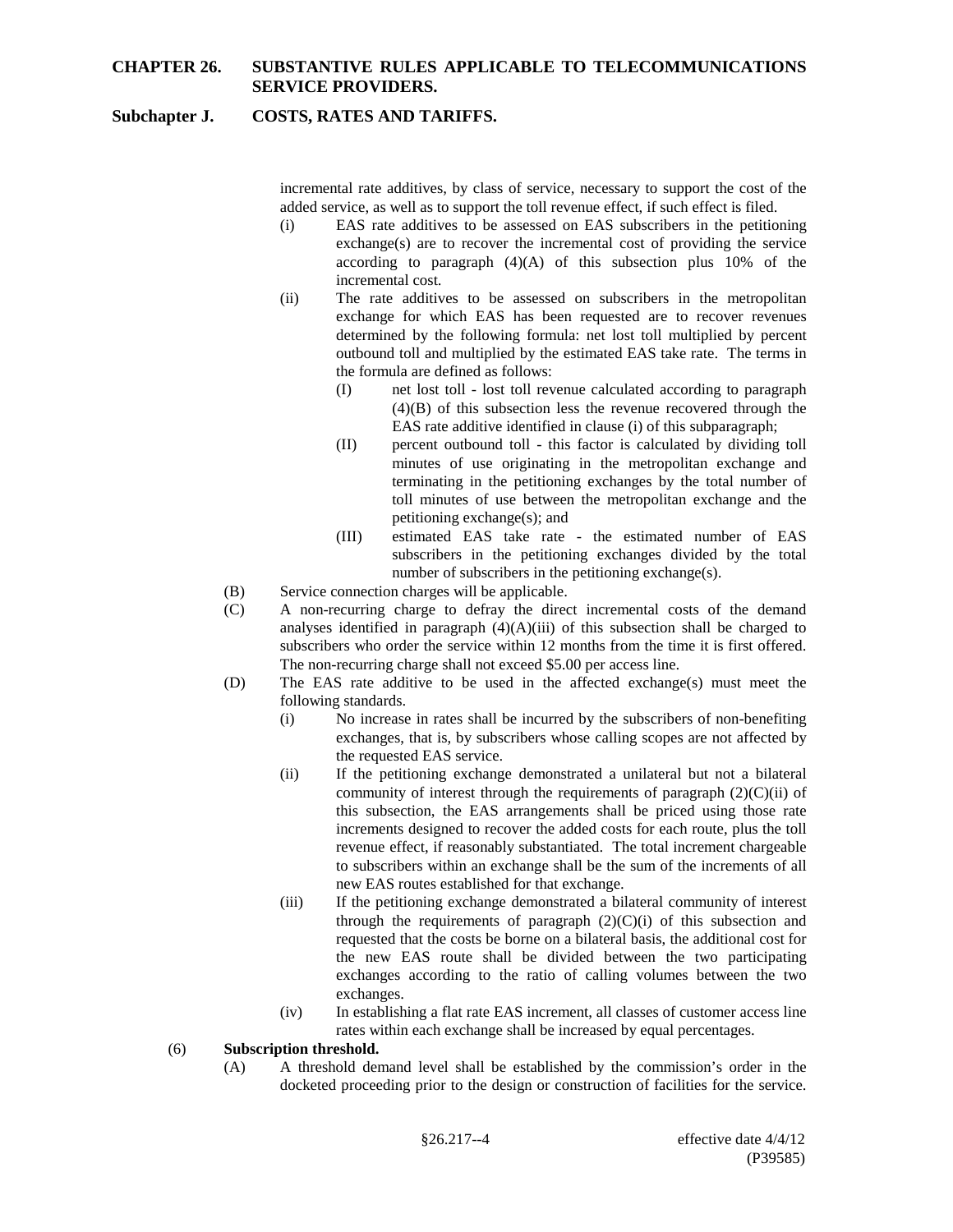# **Subchapter J. COSTS, RATES AND TARIFFS.**

A reasonable pre-subscription process shall then be undertaken to determine the likely demand level. If the likely demand level equals or exceeds the threshold demand level, then EAS shall be provided in accordance with the commission's order. If the threshold demand level is not met, the affected utility(ies) is not required to provide the EAS approved by the commission.

- (B) The cost of pre-subscription shall be divided between the utility and the petitioners. The petitioners shall pay for the printing of bill inserts and ballots and the utility shall insert them in bills free of charge. In the alternative, upon the agreement of the parties, the utility shall provide, free of charge, and under protective order, the mailing labels of the subscribers in the petitioning exchange, and the petitioners shall pay the cost of printing and mailing the bill inserts and ballots.
- (7) **Notice.**
	- (A) Notice of the filing of an EAS application must be provided to all subscribers within the petitioning exchange(s), by publication for two consecutive weeks in a newspaper of general circulation in the area. Notice must also be given to individual subscribers either through inserts in customer bills, or through a separate mailing to each subscriber. The notice must state: the project number, the nature of the request, and the commission's mailing address and telephone number to contact in the event an individual wishes to protest or intervene. The commission shall also publish notice in the *Texas Register*.
	- (B) Written notice containing the information described above shall be provided to the governing official(s) of all incorporated areas within the affected exchanges and the county commission(s) or the board of directors or trustees of a community association representing any unincorporated areas within the affected exchanges.
	- (C) The cost of notice shall be borne by the petitioners.

### (8) **Joint filings.**

- (A) EAS agreements. The commission may approve agreements for EAS or EAS substitute services filed jointly by the representatives of petitioning exchanges and the affected utility(ies) (joint filings) so long as the agreements are in accordance with subparagraph  $(C)(i)-(x)$  of this paragraph. Notwithstanding any other provisions of this paragraph, if more than one political subdivision is affected by a proposed optional calling plan under PURA §55.023, the agreement of each political subdivision is not required.
- (B) Multiple exchange common calling plans. Joint filing agreements for EAS or EAS substitute services among three or more exchanges shall be permitted pursuant to subparagraph  $(C)(i)-(x)$  of this paragraph.
- (C) Standards for joint filings. Joint filings shall be permitted subject to the following:
	- (i) The parties to joint filings shall include the name of each utility which provides service in the affected exchanges and one duly appointed representative for each affected exchange. Each exchange representative shall be designated jointly by the governing officials of all incorporated areas within the affected exchange and the county commission(s) representing any unincorporated areas within the affected exchange.
	- (ii) Joint filings are exempt from the traffic requirements contained in paragraph (2) of this subsection.
	- (iii) Joint filings may include rate proposals which are flat rate, usage sensitive, block rates, or other pricing mechanisms. If usage-sensitive rates are proposed, joint applicants shall include the commission staff in their negotiations.
	- (iv) Joint filings may propose either one-way or two-way calling.